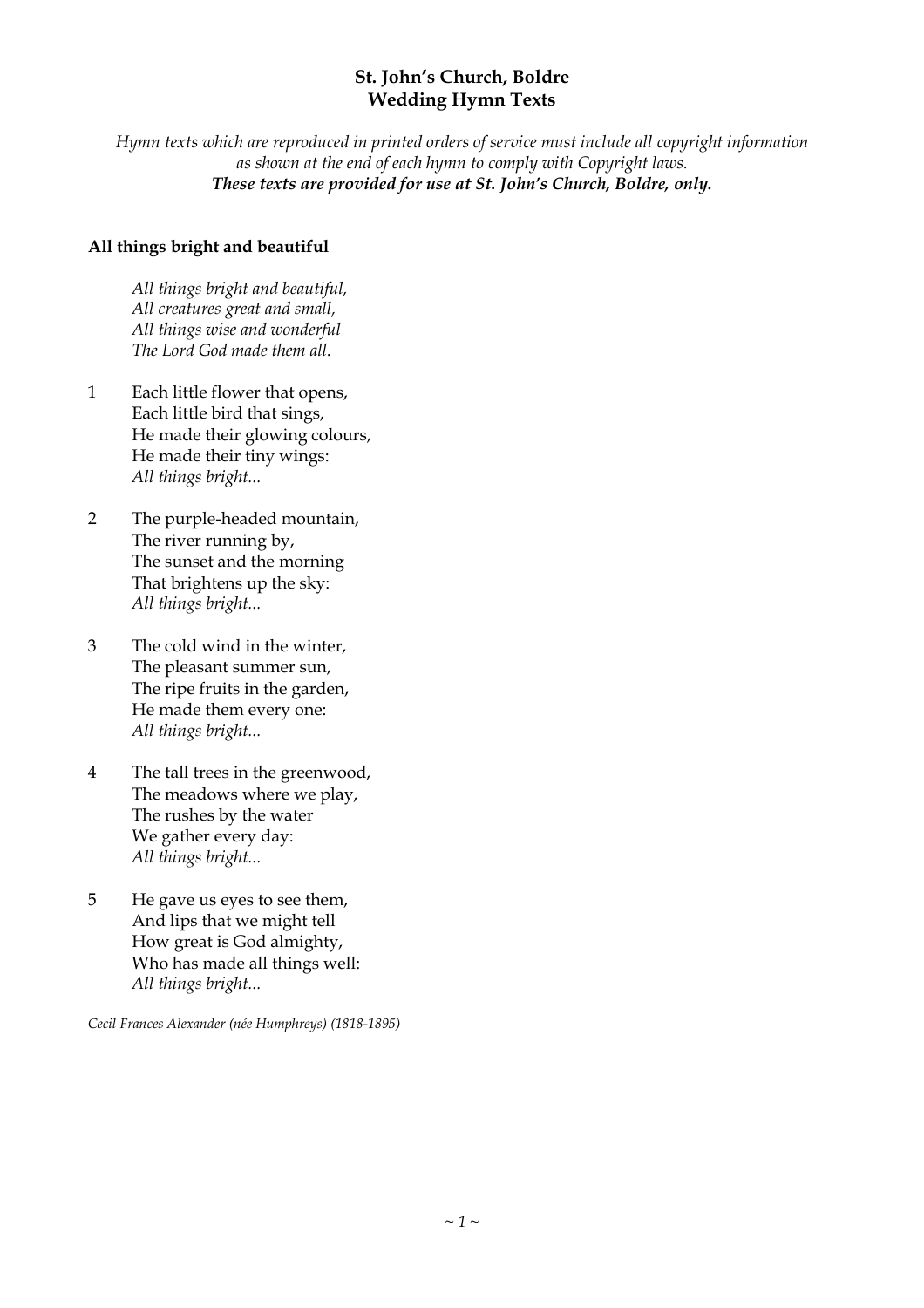### **Amazing grace**

- 1 Amazing grace how sweet the sound That saved a wretch like me! I once was lost, but now am found, Was blind, but now I see.
- 2 'Twas grace that taught my heart to fear And grace my fears relieved; How precious did that grace appear The hour I first believed!
- 3 Through many dangers, toils and snares I have already come; 'Tis grace hath brought me safe thus far, And grace will lead me home.
- 4 When we've been there ten thousand years Bright shining as the sun, We've no less days to sing God's praise Than when we first begun.

*John Newton (1725-1807), William Cowper (1731-1800), John Rees (1828-1900)*

# **Be still, for the presence of the Lord**

- 1 Be still, for the presence of the Lord, the Holy One is here; Come bow before Him now with reverence and fear. In Him no sin is found, we stand on holy ground; Be still, for the presence of the Lord, the Holy One is here.
- 2 Be still, for the glory of the Lord is shining all around; He burns with holy fire, with splendour He is crowned. How awesome is the sight, our radiant King of light! Be still, for the glory of the Lord is shining all around.
- 3 Be still, for the power of the Lord is moving in this place; He comes to cleanse and heal, to minister His grace. No work too hard for Him, in faith receive from Him; Be still, for the power of the Lord is moving in this place.

*David J Evans (born 1957) Copyright © 1986 Thankyou Music Used By Permission. CCL Licence No.* 279768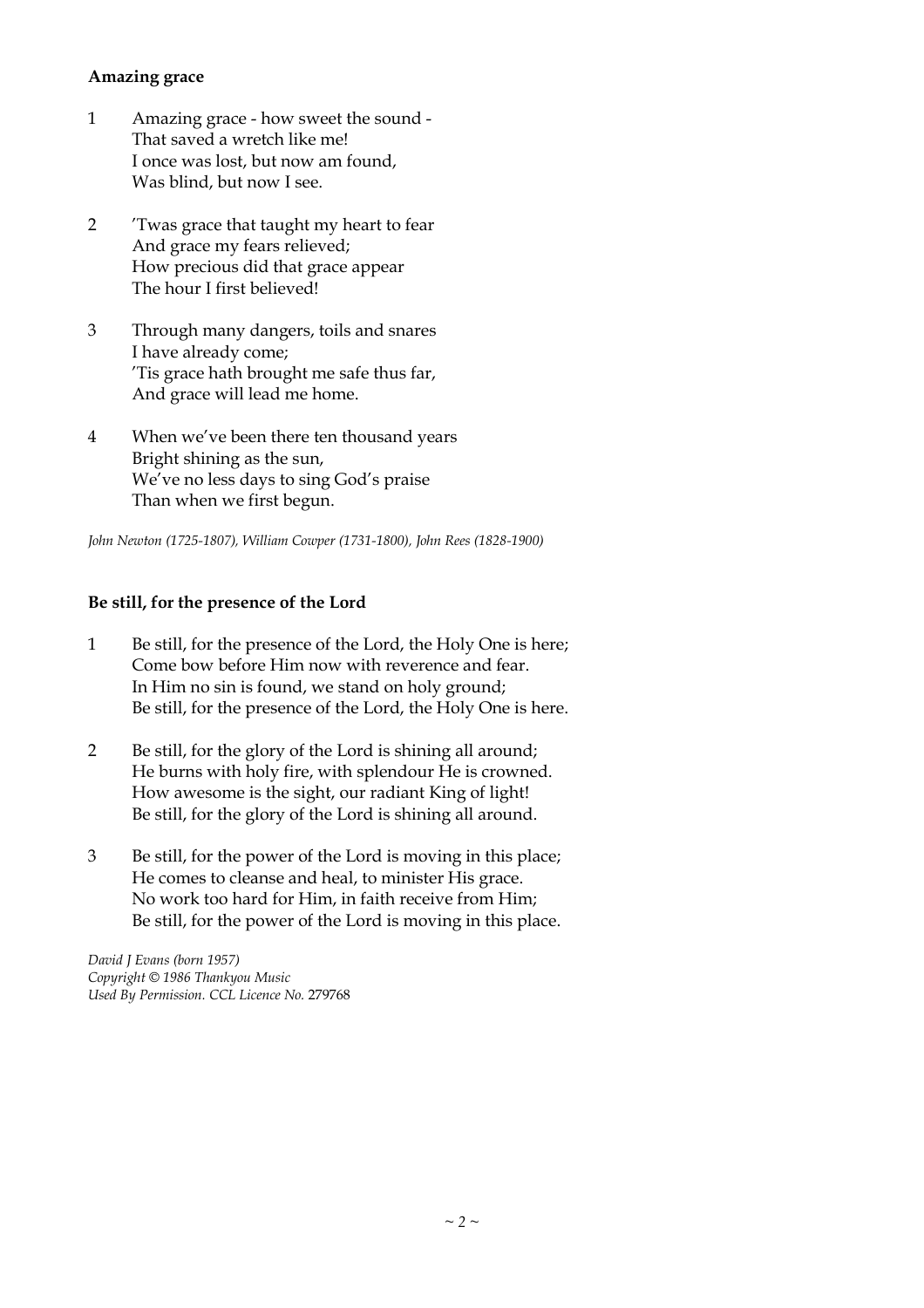### **Christ triumphant ever reigning**

- 1 Christ triumphant, ever reigning, Saviour, Master, King! Lord of heaven, our lives sustaining, Hear us as we sing: *Yours the glory and the crown, The high renown, the eternal name.*
- 2 Word incarnate, truth revealing, Son of Man on earth! Power and majesty concealing By Your humble birth:  *Yours the glory ...*
- 3 Suffering servant, scorned, ill-treated, Victim crucified! Death is through the cross defeated, Sinners justified: *Yours the glory ...*
- 4 Priestly king, enthroned for ever High in heaven above! Sin and death and hell shall never Stifle hymns of love: *Yours the glory ...*
- 5 So, our hearts and voices raising Through the ages long, Ceaselessly upon You gazing, This shall be our song: *Yours the glory ...*

*Michael Saward (born 1932) © Michael Saward/Jubilate Hymns Used By Permission. CCL Licence No. 279768* 

#### **Come to a wedding**

- 1 Come to a wedding, come to a blessing, Come on a day when happiness sings! Come rain or sun, come winter or summer, Celebrate love and all that it brings.
- 2 Thanks for the love that holds us together Parent and child, and lover and friend: Thanks to the God whose love is our centre, Source of compassion, knowing no end.
- 3 Love is the gift, and love is the giver, Love is the gold that makes the day shine, Love forgets self to care for the other, Love changes life from water to wine.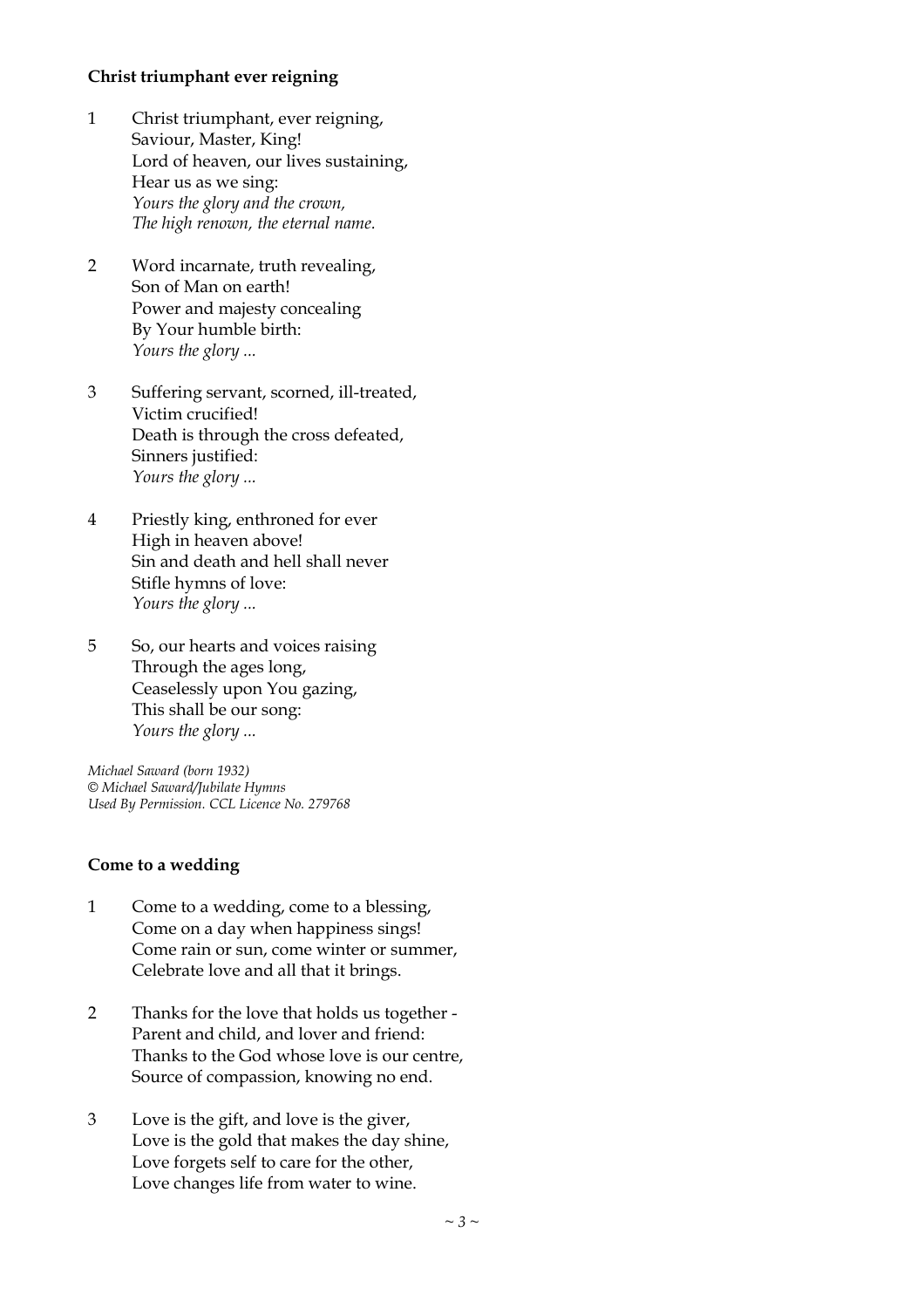4 Come to this wedding, asking a blessing For all the years that living will prove: Health of the body, health of the spirit - Now to you both, we offer our love.

*Shirley Erena Murray (born 1931) from the author's collection In Every Corner Sing © 1992 Hope Publishing Company. All rights reserved. Used By Permission. CCL Licence No. 279768* 

### **Dear Lord and Father of mankind**

- 1 Dear Lord and Father of mankind, Forgive our foolish ways; Reclothe us in our rightful mind; In purer lives thy service find, In deeper reverence, praise.
- 2 In simple trust like theirs who heard Beside the Syrian sea The gracious calling of the Lord, Let us, like them, without a word Rise up and follow thee.
- 3 O sabbath rest by Galilee! O calm of hills above, Where Jesus knelt to share with thee The silence of eternity, Interpreted by love!
- 4 Drop thy still dews of quietness, Till all our strivings cease; Take from our souls the strain and stress, And let our ordered lives confess The beauty of thy peace.
- 5 Breathe through the heats of our desire Thy coolness and thy balm; Let sense be dumb, let flesh retire; Speak through the earthquake, wind and fire, O still small voice of calm!

*John Greenleaf Whittier (1807-1892)*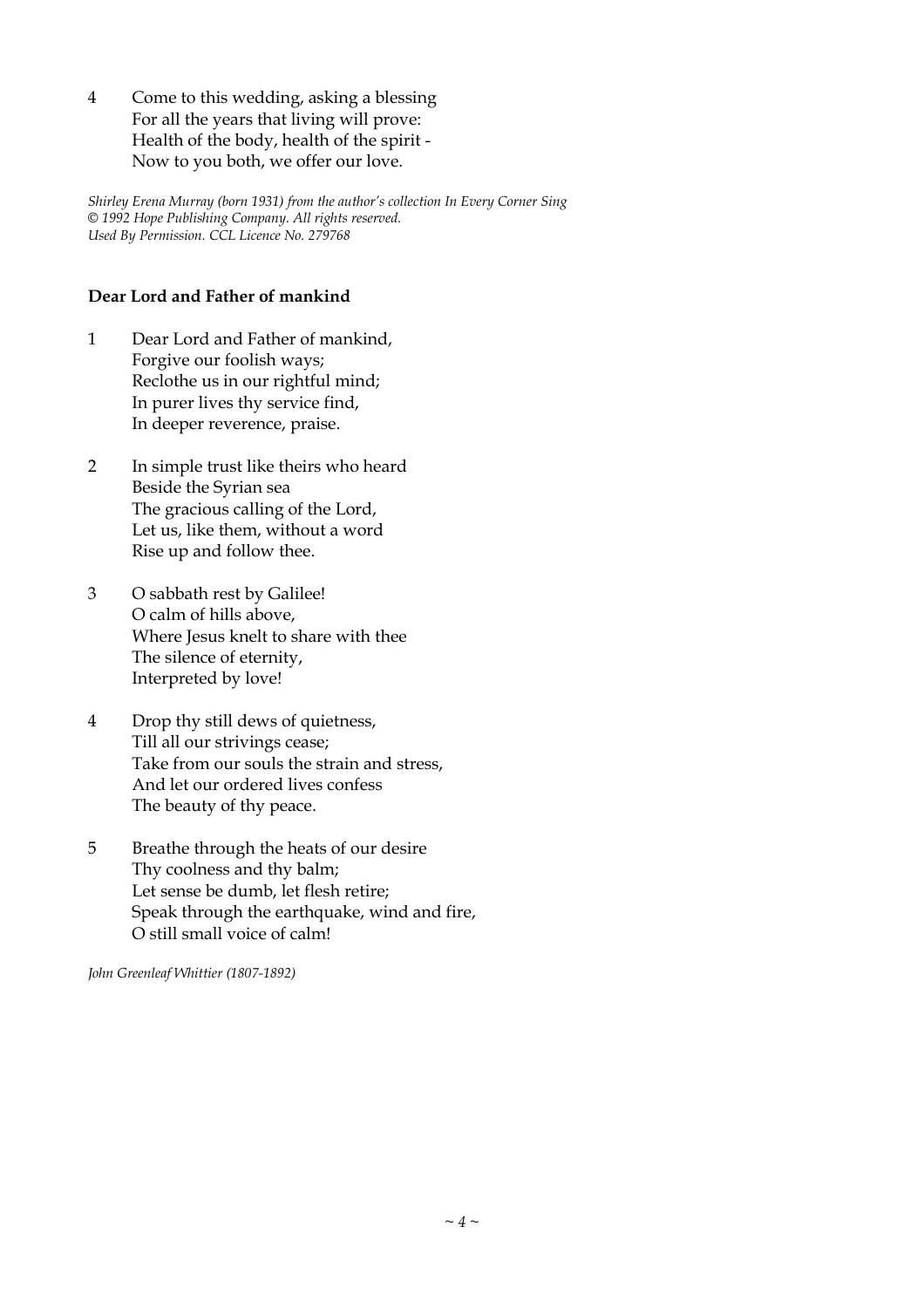#### **Father, hear the prayer we offer**

- 1 Father, hear the prayer we offer: not for ease that prayer shall be, but for strength that we may ever live our lives courageously.
- 2 Not for ever in green pastures do we ask our way to be; but the steep and rugged pathway may we tread rejoicingly.
- 3 Not for ever by still waters would we idly rest and stay; but would smite the living fountains from the rocks along our way.
- 4 Be our strength in hours of weakness, in our wanderings be our guide; through endeavour, failure, danger, Father, be thou at our side.

*Love Maria Willis (nee Whitcomb) (1824-1908), Samuel Longfellow (1819-1892)* 

#### **For the beauty of the earth**

- 1 For the beauty of the earth, for the beauty of the skies, for the love which from our birth over and around us lies:  *Lord of all, to thee we raise this our sacrifice of praise.*
- 2 For the beauty of each hour of the day and of the night, hill and vale, and tree and flower, sun and moon and stars of light:  *Lord of all…*
- 3 For the joy of human love, brother, sister, parent, child, friends on earth, and friends above, pleasures pure and undefiled:  *Lord of all…*
- 4 For each perfect gift of thine to our race so freely given, graces human and divine, flowers of earth and buds of heaven:  *Lord of all…*

*Folliott Sandford Pierpoint (1835-1917)*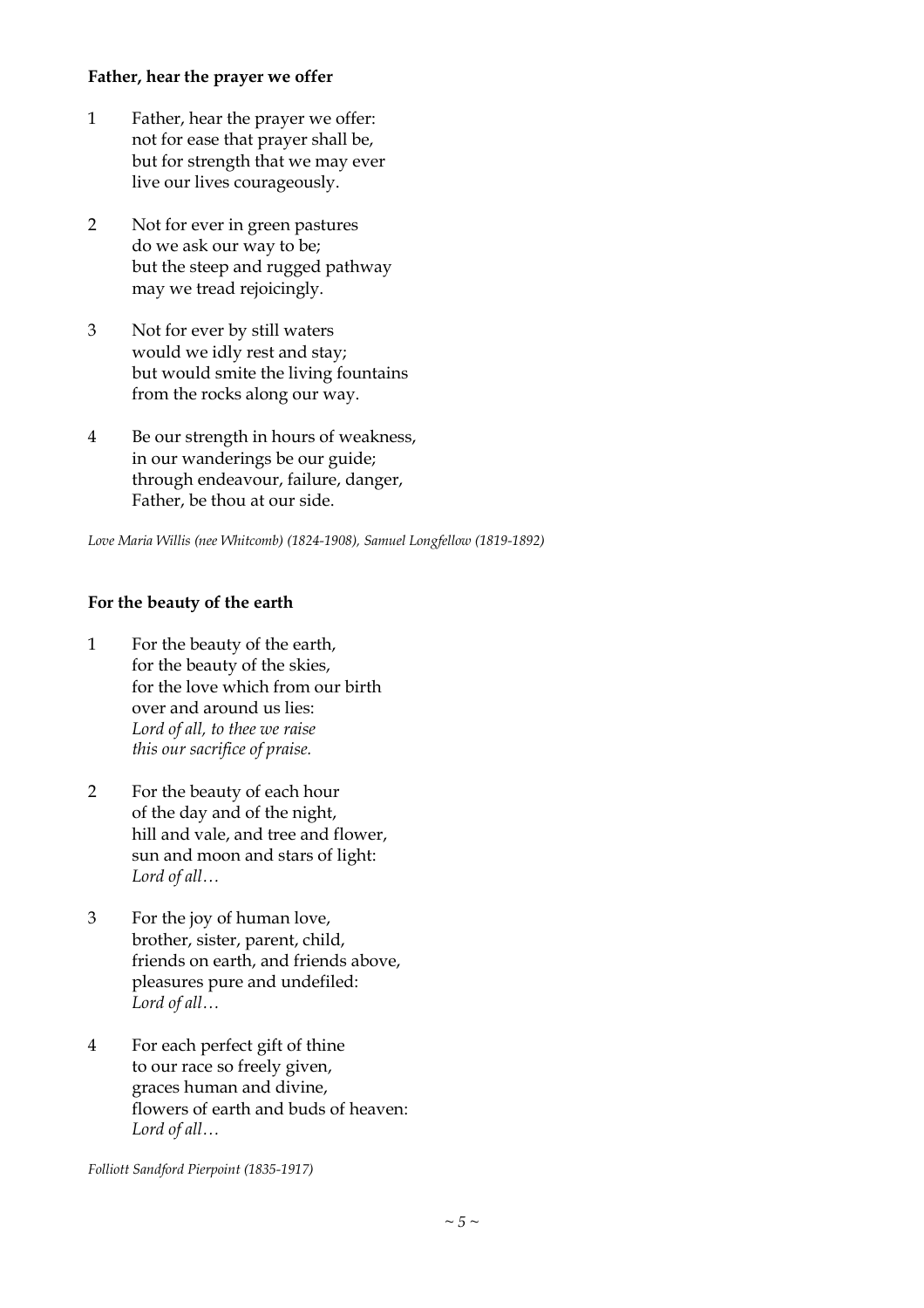#### **Give me joy in my heart**

- 1 Give me joy in my heart, keep me praising, Give me joy in my heart, I pray; Give me joy in my heart, keep me praising, Keep me praising till the break of day.  *Sing hosanna, sing hosanna, Sing hosanna to the King of kings! Sing hosanna, sing hosanna, Sing hosanna to the King!*
- 2 Give me peace in my heart, keep me loving, Give me peace in my heart, I pray; Give me peace in my heart, keep me loving, Keep me loving till the break of day.  *Sing hosanna …*
- 3 Give me love in my heart, keep me serving Give me love in my heart, I pray; Give me love in my heart, keep me serving, Keep me serving till the break of day.  *Sing hosanna …*

*Words: A Sevison* 

### **God, in the planning and purpose of life**

- 1 God, in the planning and purpose of life, hallowed the union of husband and wife: this we embody where love is displayed, rings are presented and promises made.
- 2 Jesus was found, at a similar feast, taking the roles of both waiter and priest, turning the worldly towards the divine, tears into laughter and water to wine.
- 3 Therefore we pray that his spirit preside over the wedding of bridegroom and bride, fulfilling all that they've hoped will come true lighting with love all they dream of and do.
- 4 Praise then the Maker, the Spirit, the Son, source of the love through which two are made one. God's is the glory, the goodness and grace seen in this marriage and known in this place.

*John L Bell (born 1949) and Graham Maule (born 1958) © 1989 WGRG, c/o Iona Community, Glasgow, G2 3DH, Scotland. www.wildgoose.scot Used By Permission. CCL Licence No. 279768*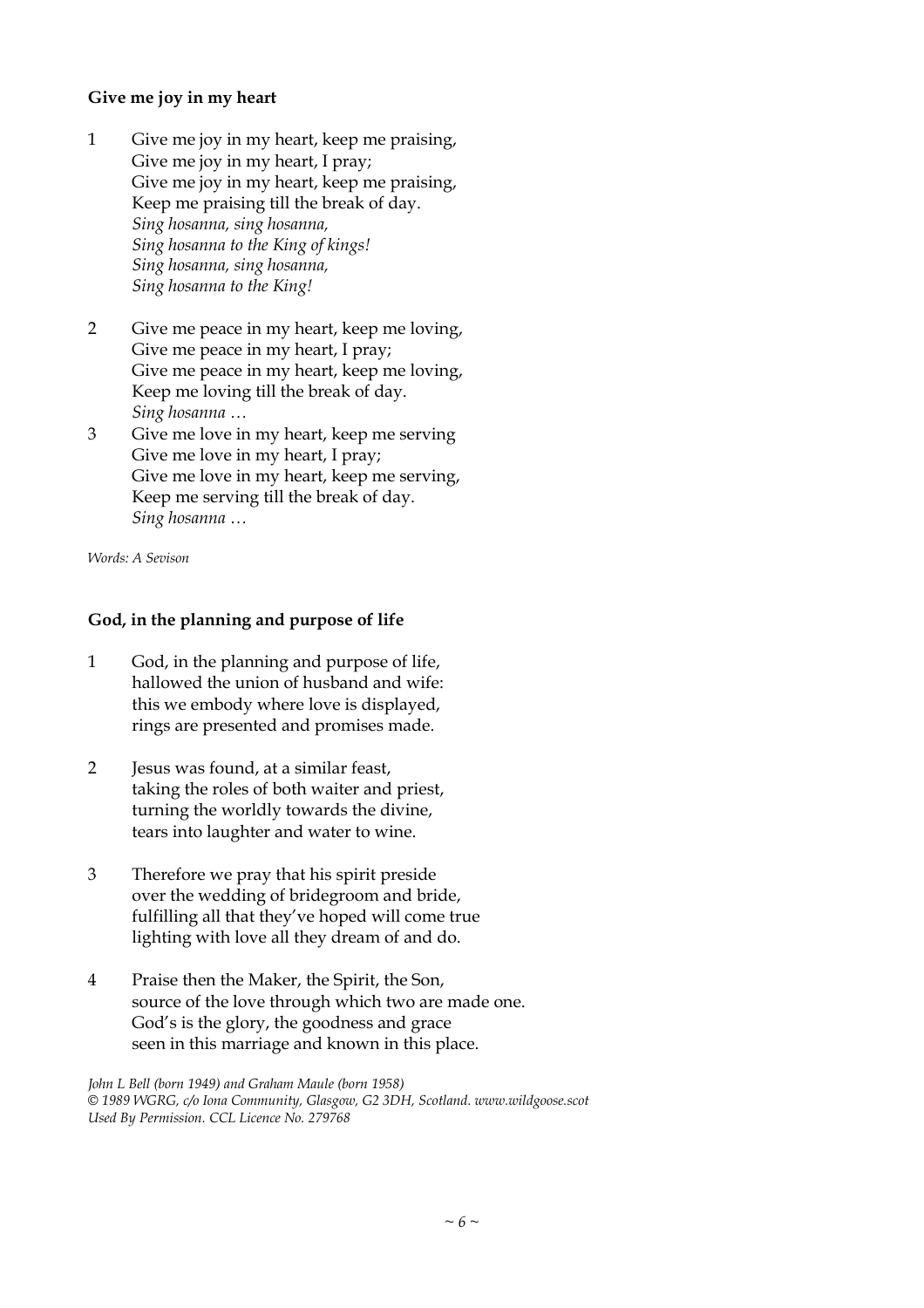### **God is Love: let heav'n adore him**

- 1 God is Love: let heav'n adore him; God is Love: let earth rejoice; let creation sing before him, and exalt him with one voice. He who laid the earth's foundation, he who spread the heav'ns above, he who breathes through all creation, he is Love, eternal Love.
- 2 God is Love: and he enfoldeth all the world in one embrace; with unfailing grasp he holdeth every child of every race. And when human hearts are breaking under sorrow's iron rod, then they find that selfsame aching deep within the heart of God.
- 3 God is Love, and though with blindness sin afflicts the souls of all, God's eternal loving-kindness holds and guides us when we fall. Sin and death and hell shall never o'er us final triumph gain; God is Love, so Love for ever o'er the universe must reign.

*Timothy Rees (1874-1939)*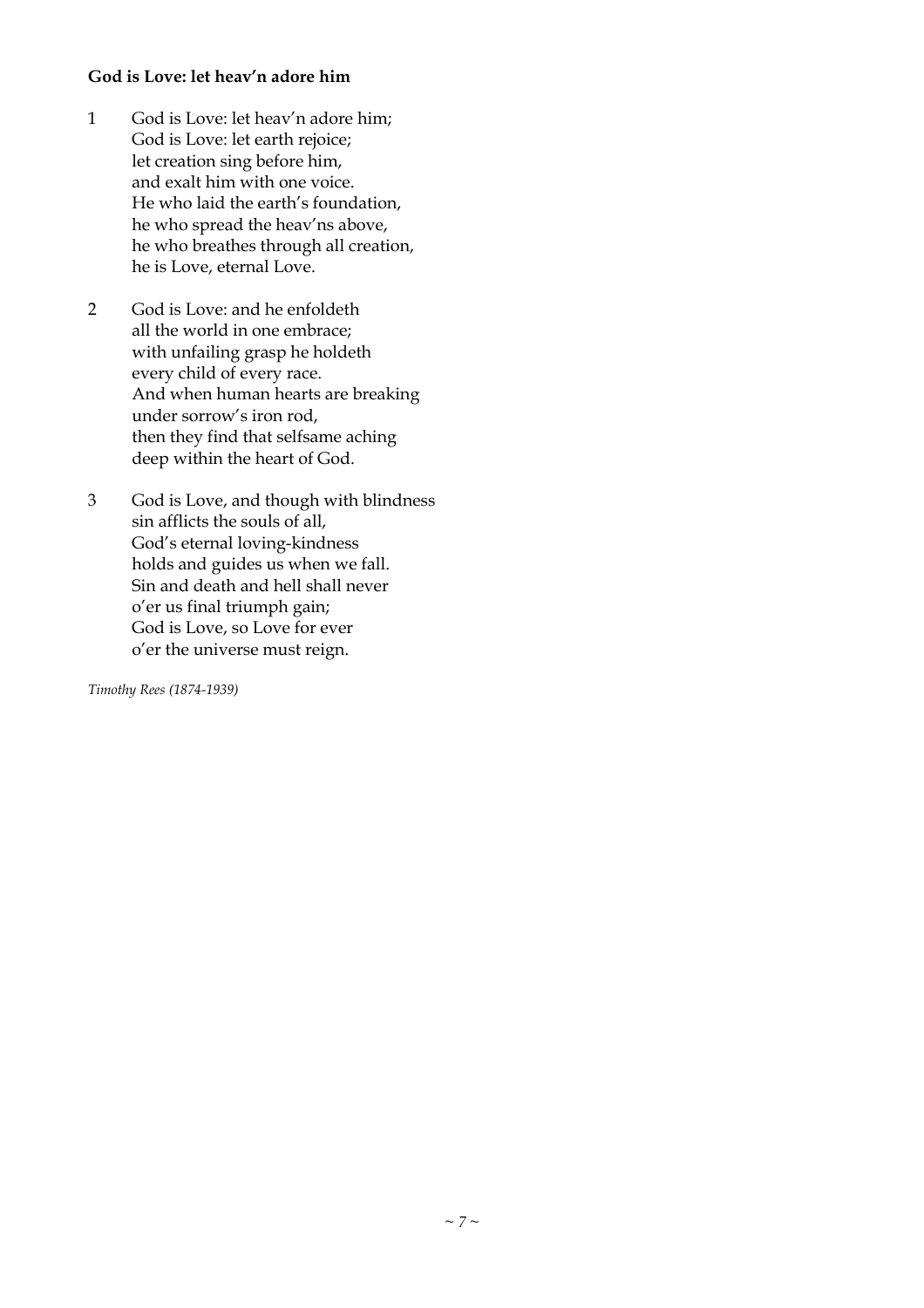### **Great is Thy faithfulness**

- 1 Great is Thy faithfulness, O God my Father, There is no shadow of turning with Thee; Thou changest not, Thy compassions they fail not, As Thou hast been Thou for ever wilt be.  *Great is Thy faithfulness! Great is Thy faithfulness! Morning by morning new mercies I see; All I have needed Thy hand hath provided - Great is Thy faithfulness, Lord unto me!*
- 2 Summer and winter, and spring-time and harvest, Sun, moon and stars in their courses above, Join with all nature in manifold witness To Thy great faithfulness, mercy and love.  *Great is Thy faithfulness! …*
- 3 Pardon for sin and a peace that endureth, Thine own dear presence to cheer and to guide; Strength for today and bright hope for tomorrow, Blessings all mine, with ten thousand beside!  *Great is Thy faithfulness! …*

*Thomas O Chisholm (1866-1960) Copyright © 1923, renewal 1951 Hope Publishing Company. Used By Permission. CCL Licence No. 279768* 

#### **Guide me, O thou great Redeemer**

- 1 Guide me, O thou great Redeemer, pilgrim through this barren land; I am weak, but thou art mighty, hold me with thy powerful hand: bread of heaven, feed me now and evermore.
- 2 Open now the crystal fountain whence the healing stream doth flow; let the fiery, cloudy pillar lead me all my journey through: strong deliverer, be thou still my strength and shield.
- 3 When I tread the verge of Jordan bid my anxious fears subside; death of death, and hell's destruction, land me safe on Canaan's side: songs of praises I will ever give to thee.

*Arglwydd arwain drwy'r anialwch William Williams (1717-1791), tr Peter Williams (1727-1796) and William Williams (1717-1791) or John Williams (1754-1828)*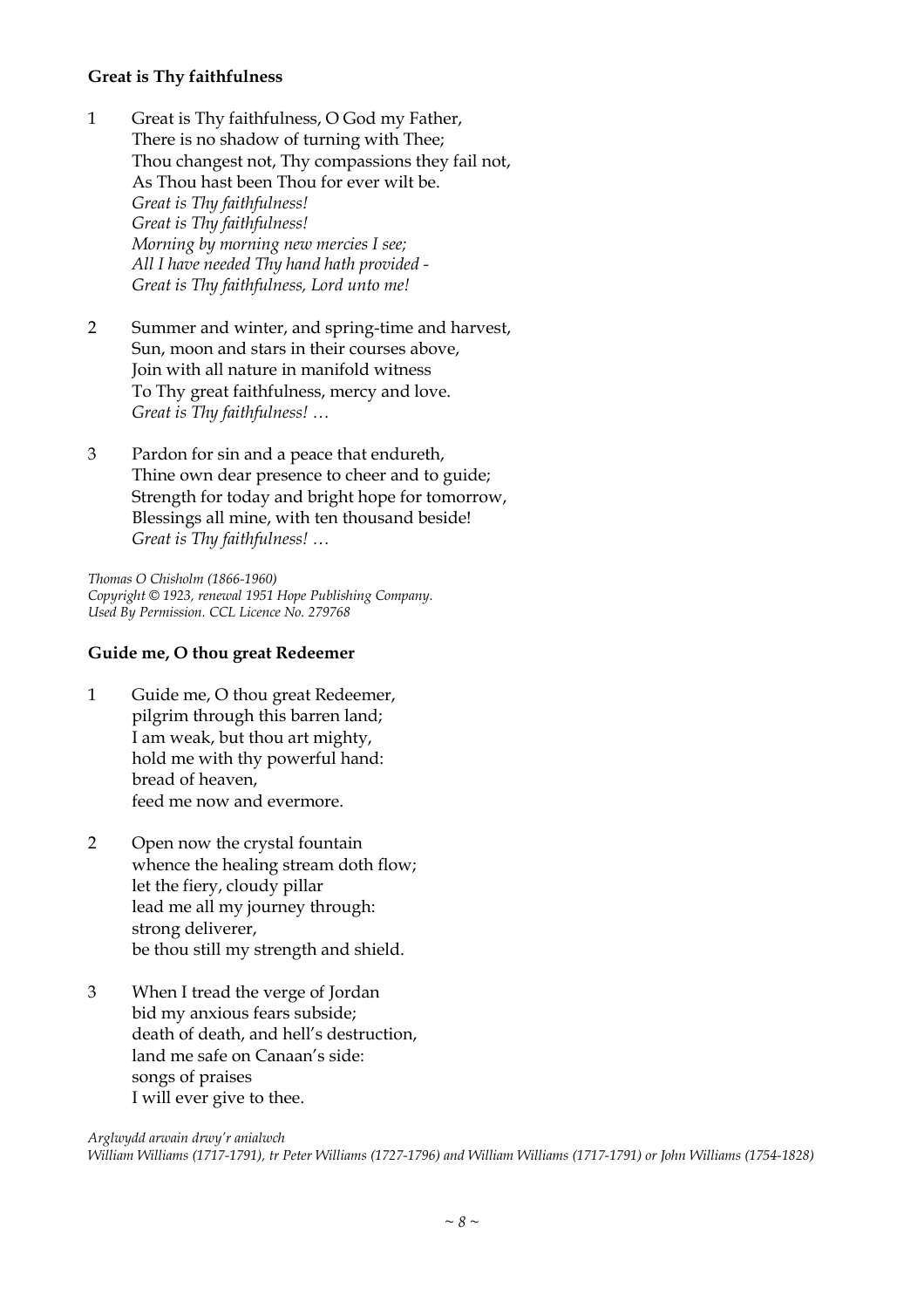### **Jesus the Lord of love and life**

- 1 Jesus the Lord of love and life, draw near to bless this man and wife; as they are now in love made one, let your good will for them be done.
- 2 Give them each day your peace and joy. let no dark clouds these gifts destroy; in growing trust may love endure, to keep their marriage-bond secure.
- 3 As they have vowed to have and hold, each by the other be consoled; in wealth or want, in health or pain, till death shall part, let love remain.
- 4 Deepen, O Lord, their love for you, and in that love, their own renew; each in the other find delight, as lives and interests now unite.
- 5 Be to them both a guide and friend, through all the years their home defend; Jesus the Lord of love and life, stay near and bless this man and wife.

*James E Seddon (1915-1983) © The Representatives of the late James Edward Seddon Admin by The Jubilate Group, 4 Thorne Park Road, Torquay, TQ2 6RX, UK. Used By Permission. CCL Licence No. 279768* 

#### **Lead us, heavenly Father, lead us**

- 1 Lead us, heavenly Father, lead us o'er the world's tempestuous sea; guard us, guide us, keep us, feed us for we have no help but thee; yet possessing every blessing, if our God our Father be.
- 2 Saviour, breathe forgiveness o'er us; all our weakness thou dost know; thou didst tread this earth before us, thou didst feel its keenest woe; lone and dreary, faint and weary, through the desert thou didst go.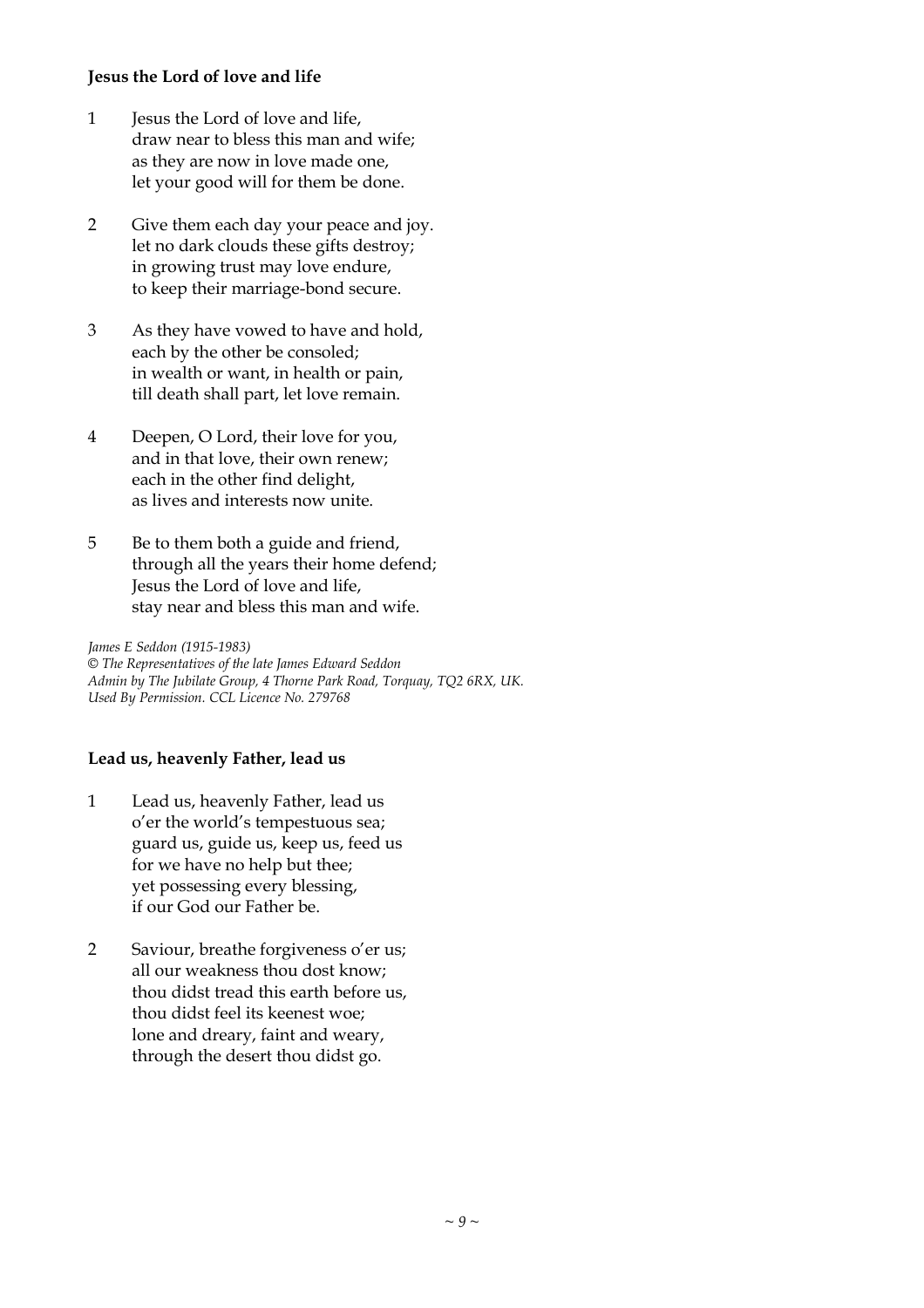3 Spirit of our God, descending, fill our hearts with heavenly joy, love with every passion blending, pleasure that can never cloy: thus provided, pardoned, guided, nothing can our peace destroy.

*James Edmeston (1791-1867)* 

### **Lord and lover of creation**

- 1 Lord and lover of creation, bless the marriage witnessed now: sign of lives no longer separate, sealed by symbol, bound by vow, celebrating love's commitment made to live and last and grow.
- 2 Praise and gratitude we offer, for the past which shaped today. Words which stirred and deepened conscience, family life, good company, friends who touched and summoned talent, nourished all words can't convey.
- 3 On your children wed and welcome here among us, we request health in home and hearts, and humour through which heaven and earth are blessed; open doors and human pleasure, time for touch and trust and rest.
- 4 Take them hence that, in each other, love fulfilling love shall find much to share and more to treasure, such that none dare break or bind those your name has joined together, one in body, heart and mind.

*John L Bell (born 1949) and Graham Maule (born 1958) © 1989 WGRG, c/o Iona Community, Glasgow, G2 3DH, Scotland. www.wildgoose.scot Used By Permission. CCL Licence No. 279768*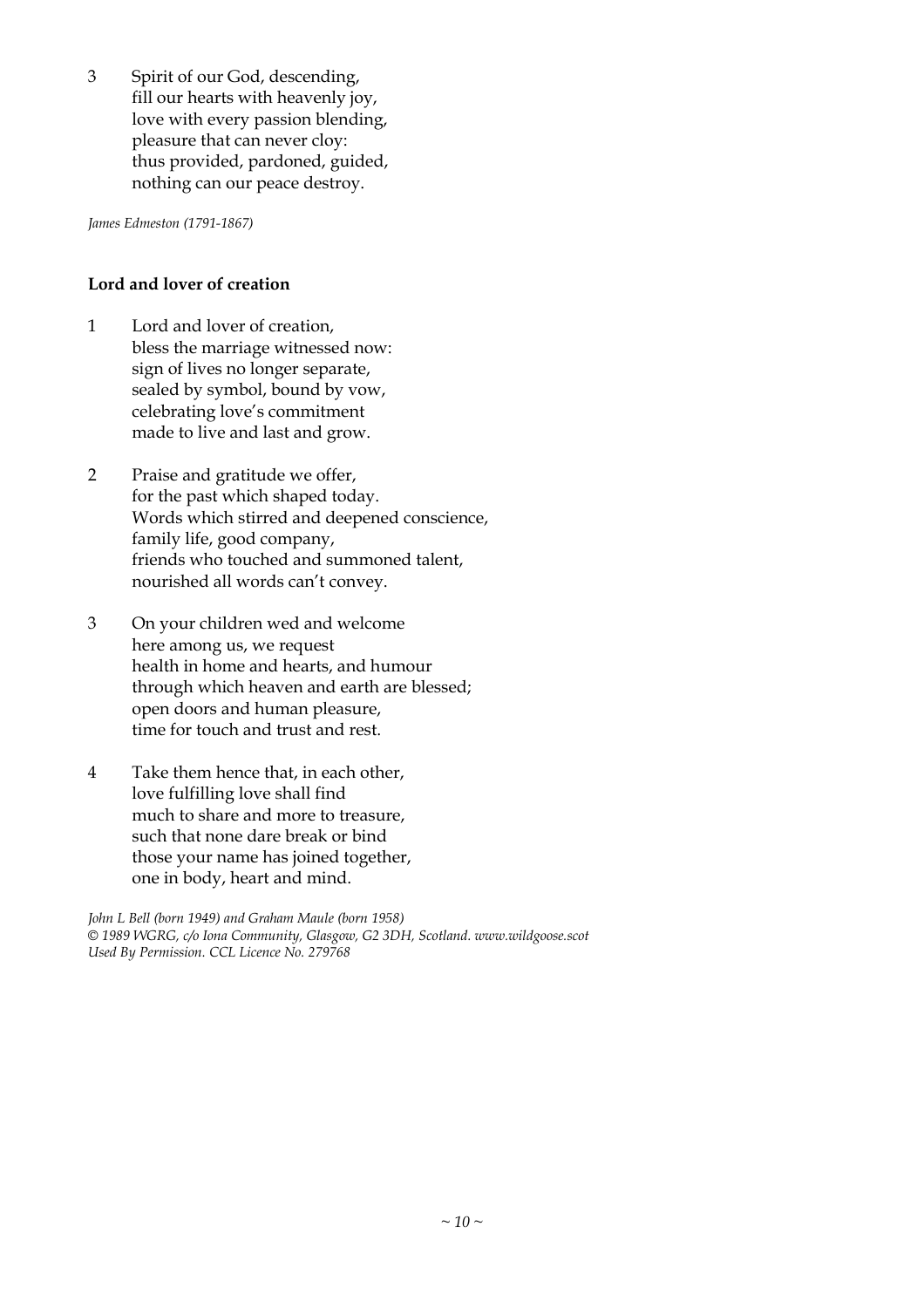# **Lord, for the years**

- 1 Lord, for the years your love has kept and guided, Urged and inspired us, cheered us on our way, Sought us and saved us, pardoned and provided, Lord of the years, we bring our thanks today.
- 2 Lord, for that word, the word of life which fires us, Speaks to our hearts and sets our souls ablaze, Teaches and trains, rebukes us and inspires us, Lord of the word, receive your people's praise.
- 3 Lord, for our land, in this our generation, Spirits oppressed by pleasure, wealth and care; For young and old, for commonwealth and nation, Lord of our land, be pleased to hear our prayer.
- 4 Lord, for our world; when we disown and doubt him, Loveless in strength, and comfortless in pain; Hungry and helpless, lost indeed without him, Lord of the world, we pray that Christ may reign.
- 5 Lord, for ourselves; in living power remake us, Self on the cross and Christ upon the throne; Past put behind us, for the future take us, Lord of our lives, to live for Christ alone.

*Timothy Dudley-Smith (born 1926) © administered by Oxford University Press Used By Permission. CCL Licence No. 279768* 

# **Lord of all hopefulness, Lord of all joy**

- 1 Lord of all hopefulness, Lord of all joy, Whose trust, ever child-like, no care could destroy, Be there at our waking, and give us, we pray, Your bliss in our hearts, Lord, at the break of the day.
- 2 Lord of all eagerness, Lord of all faith, Whose strong hands were skilled at the plane and the lathe, Be there at our labours, and give us, we pray, Your strength in our hearts, Lord, at the noon of the day.
- 3 Lord of all kindliness, Lord of all grace, Your hands swift to welcome, your arms to embrace, Be there at our homing, and give us, we pray, Your love in our hearts, Lord, at the eve of the day.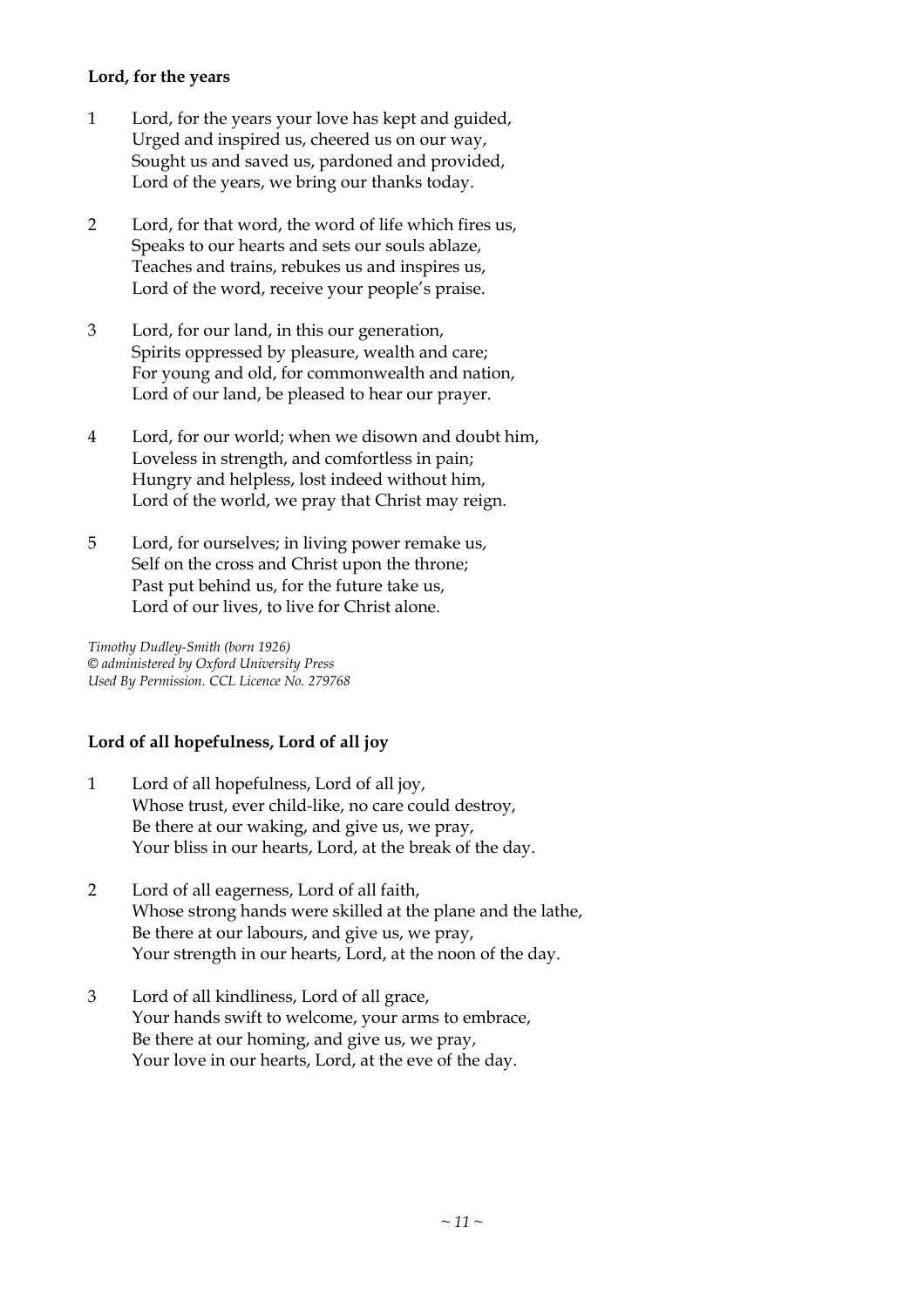4 Lord of all gentleness, Lord of all calm, Whose voice is contentment, whose presence is balm, Be there at our sleeping, and give us, we pray, Your peace in our hearts, Lord, at the end of the day.

*Jan Struther (1901–1953) © Oxford University Press Used By Permission. CCL Licence No. 279768* 

### **Love divine, all loves excelling**

- 1 Love divine, all loves excelling, Joy of heaven to earth come down, Fix in us Thy humble dwelling, All thy faithful mercies crown. Jesu, Thou art all compassion Pure, unbounded love Thou art; Visit us with Thy salvation, Enter every trembling heart.
- 2 Come, almighty to deliver, Let us all Thy grace receive; Suddenly return, and never, Never more Thy temples leave. Thee we would be always blessing, Serve Thee as Thy hosts above, Pray, and praise Thee, without ceasing, Glory in Thy perfect love.
- 3 Finish then Thy new creation, Pure and spotless let us be; Let us see Thy great salvation, Perfectly restored in Thee: Changed from glory into glory, Till in heaven we take our place, Till we cast our crowns before Thee, Lost in wonder, love, and praise!

*Charles Wesley (1707-1788)* 

# **Make me a channel of Your peace**

*The text has not been included here for copyright reasons. The hymn is available in the church hymn books at St. John's, should you wish to include this hymn in your wedding service.*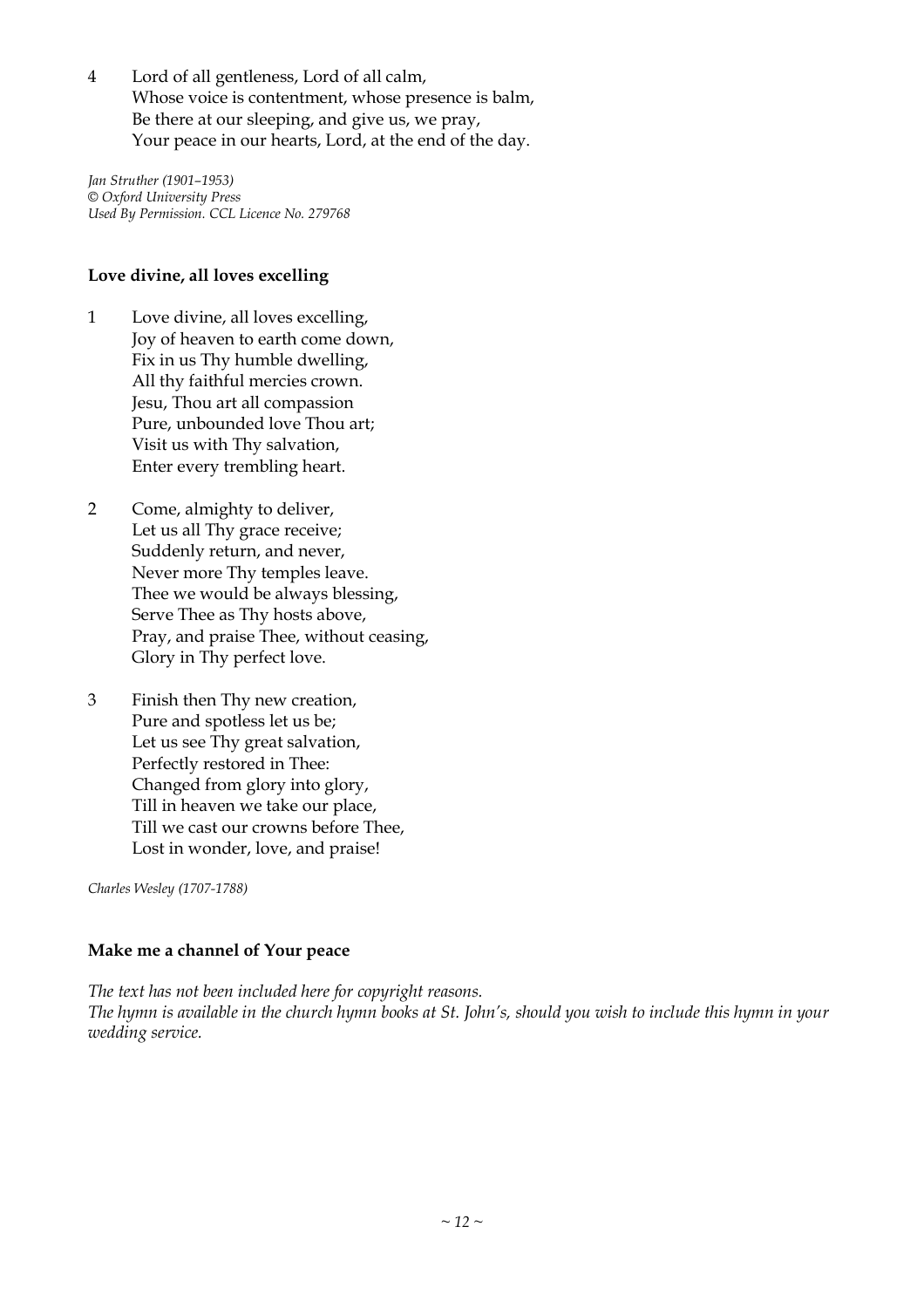# **May the mind of Christ my Saviour**

- 1 May the mind of Christ my Saviour live in me from day to day, by his love and power controlling all I do or say.
- 2 May the word of God dwell richly in my heart from hour to hour, so that all may see I triumph only through his power.
- 3 May the peace of God my Father rule my life in everything, that I may be calm to comfort sick and sorrowing.
- 4 May the love of Jesus fill me, as the waters fill the sea; him exalting, self abasing this is victory.
- 5 May I run the race before me, strong and brave to face the foe, looking only unto Jesus as I onward go.

*Kate Barclay Wilkinson (1859-1928)* 

#### **Morning has broken**

*The text has not been included here for copyright reasons. The hymn is available in the church hymn books at St. John's, should you wish to include this hymn in your wedding service.*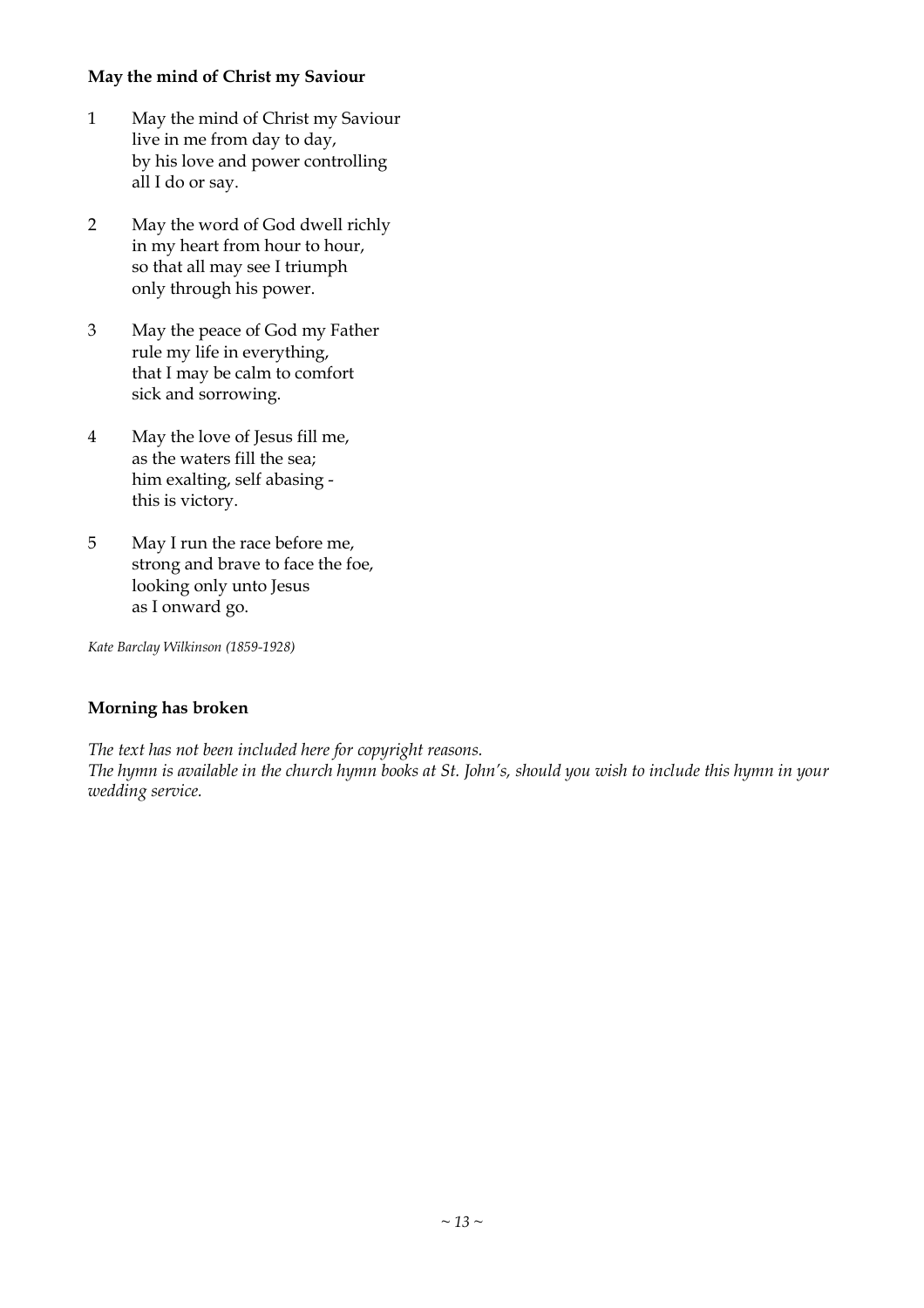### **Now thank we all our God**

- 1 Now thank we all our God, with hearts and hands and voices, who wondrous things hath done, in whom his world rejoices; who from our mothers' arms hath blessed us on our way with countless gifts of love, and still is ours today.
- 2 O may this bounteous God through all our life be near us, with ever joyful hearts and blessèd peace to cheer us; and keep us in his grace, and guide us when perplexed, and free us from all ills in this world and the next.
- 3 All praise and thanks to God the Father now be given, the Son, and him who reigns with them in highest heaven, the one eternal God, whom earth and heaven adore, for thus it was, is now, and shall be evermore.

*Nun danket alle Gott Martin Rinkart (1586-1649) translated by Catherine Winkworth (1827-1878)* 

# **O God beyond all praising**

1 O God beyond all praising, We worship you today And sing the love amazing That songs cannot repay; For we can only wonder At every gift you send, At blessings without number And mercies without end: We lift our hearts before you And wait upon your word, We honour and adore you, Our great and mighty Lord.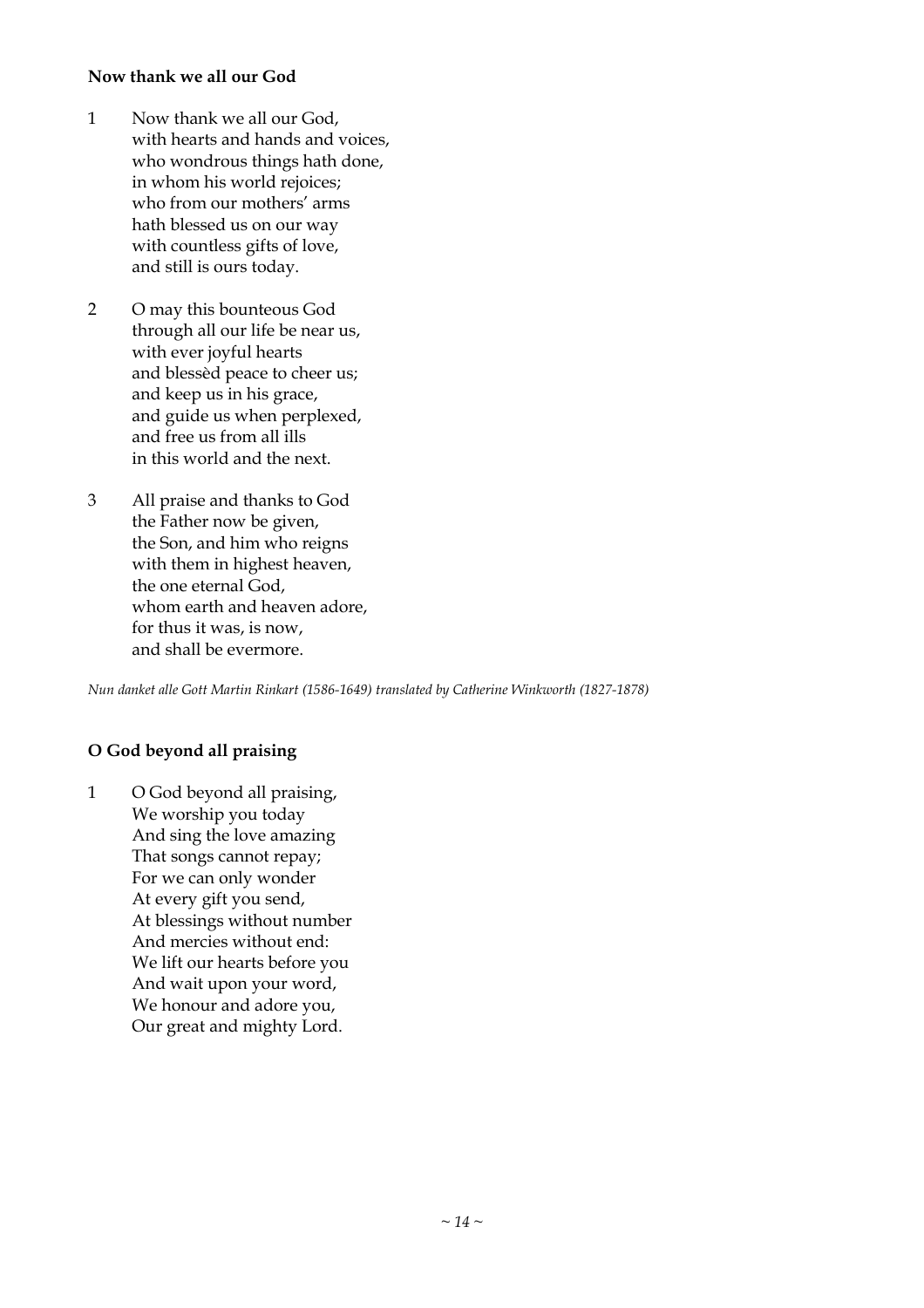2 Then hear, O gracious Saviour, Accept the love we bring, That we who know your favour May serve you as our king; And whether our tomorrows Be filled with good or ill, We'll triumph through our sorrows And rise to bless you still: To marvel at your beauty And glory in your ways, And make a joyful duty Our sacrifice of praise.

*Michael Perry (1942-1996) © Mrs B Perry/Jubilate Hymns Used By Permission. CCL Licence No. 279768* 

# **O perfect Love**

- 1 O perfect Love, all human thought transcending, Lowly we kneel in prayer before Thy throne, That theirs may be the love which knows no ending, Whom Thou forevermore dost join in one.
- 2 O perfect Life, be Thou their full assurance Of tender charity and steadfast faith, Of patient hope and quiet, brave endurance, With childlike trust that fears nor pain nor death.
- 3 Grant them the joy which brightens earthly sorrow; Grant them the peace which calms all earthly strife, And to life's day the glorious unknown morrow That dawns upon eternal love and life.

*Dorothy F. Gurney 1884* 

# **O praise ye the Lord!**

1 O praise ye the Lord! Praise Him in the height; Rejoice in His word Ye angels of light; Ye heavens adore Him By whom ye were made, And worship before Him In brightness arrayed.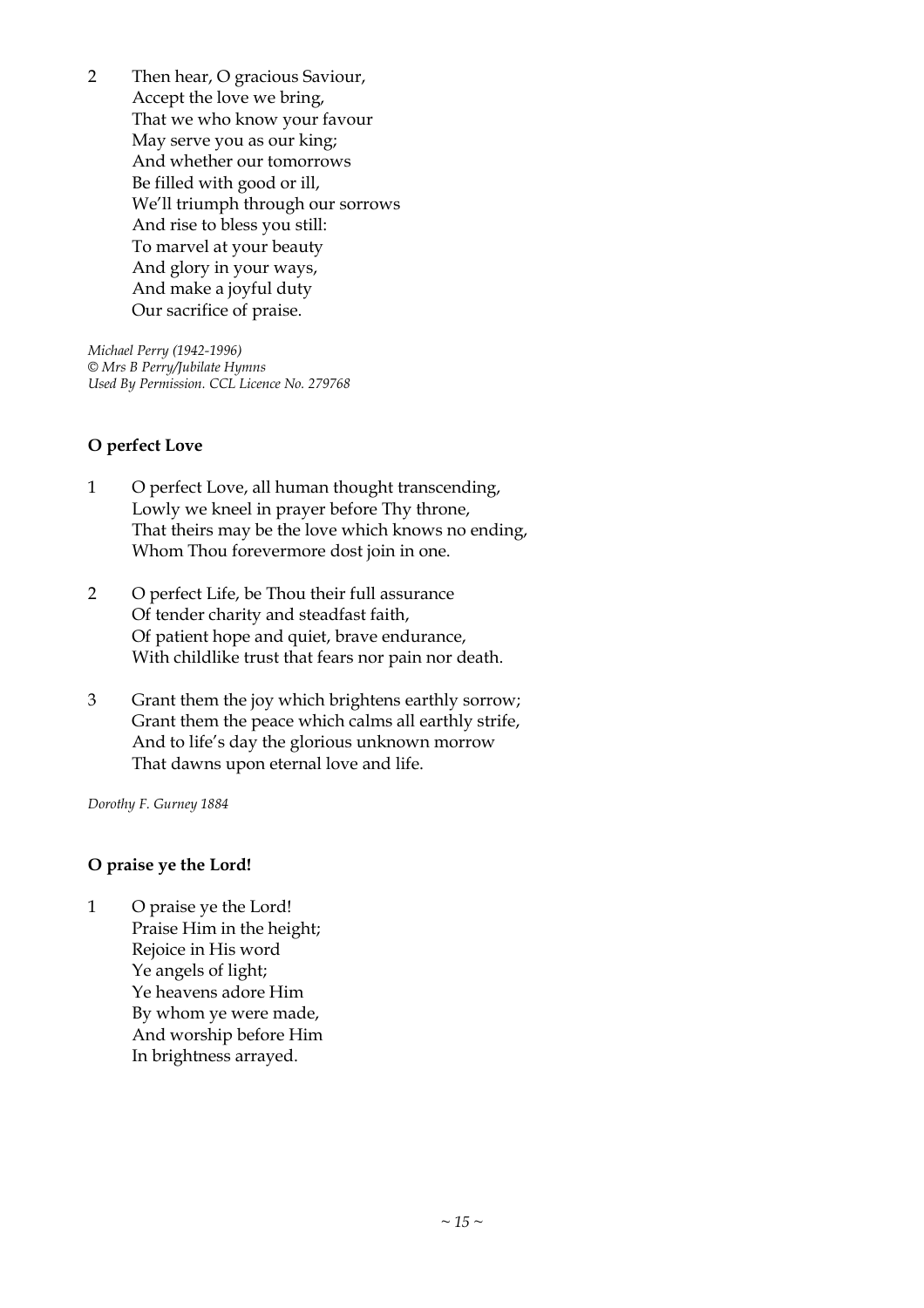- 2 O praise ye the Lord! Praise Him upon earth, In tuneful accord, Ye sons of new birth; Praise Him who hath brought you His grace from above, Praise Him who hath taught you To sing of His love.
- 3 O praise ye the Lord, All things that give sound; Each jubilant chord Re-echo around; Loud organs, His glory Forth tell in deep tone, And sweet harp, the story Of what He hath done.
- 4 O praise ye the Lord! Thanksgiving and song To Him be outpoured All ages along; For love in creation, For heaven restored, For grace of salvation, O praise ye the Lord!

*Henry Williams Baker (1821-1877)* 

# **O worship the King**

- 1 O worship the King all glorious above; O gratefully sing his power and his love; our shield and defender, the Ancient of Days, pavilioned in splendour and girded with praise.
- 2 O tell of his might, O sing of his grace, whose robe is the light, whose canopy space; his chariots of wrath the deep thunder clouds form, and dark is his path on the wings of the storm.
- 3 The earth with its store of wonders untold, almighty, thy power hath founded of old; hath stablished it fast by a changeless decree, and round it hath cast, like a mantle, the sea.
- 4 Thy bountiful care what tongue can recite? it breathes in the air, it shines in the light; it streams from the hills, it descends to the plain, and sweetly distils in the dew and the rain.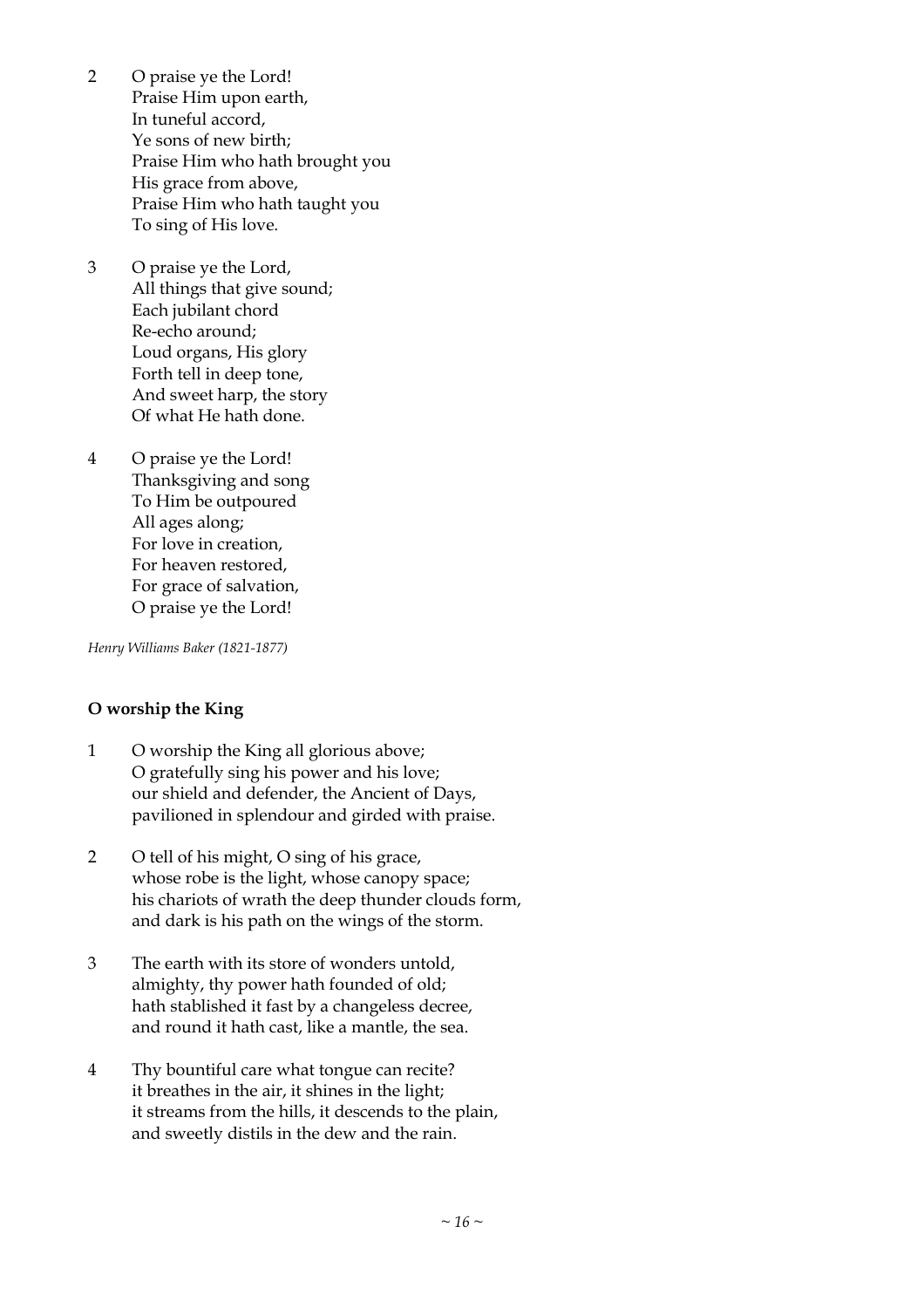- 5 Frail children of dust and feeble as frail, in thee do we trust, nor find thee to fail; thy mercies how tender, how firm to the end! our maker, defender, redeemer, and friend.
- 6 O measureless might, ineffable love, while angels delight to hymn thee above, thy ransomed creation, though feeble their lays, with true adoration shall sing to thy praise.

*William Kethe (fl.1559-1594), Robert Grant (1779-1838)* 

#### **Praise, my soul, the King of heaven**

- 1 Praise, my soul, the King of heaven; To His feet thy tribute bring; Ransomed, healed, restored, forgiven Who like thee His praise should sing? Alleluia! Alleluia! Praise the everlasting King!
- 2 Praise Him for His grace and favour To our fathers in distress; Praise Him still the same for ever, Slow to chide, and swift to bless: Alleluia! Alleluia! Glorious in His faithfulness!
- 3 Father-like He tends and spares us; Well our feeble frame He knows; In His hands He gently bears us, Rescues us from all our foes: Alleluia! Alleluia! Widely yet His mercy flows!
- 4 Angels, help us to adore Him, Ye behold Him face to face; Sun and moon, bow down before him, Dwellers all in time and space: Alleluia! Alleluia! Praise with us the God of grace!

*Henry Francis Lyte (1793-1847)*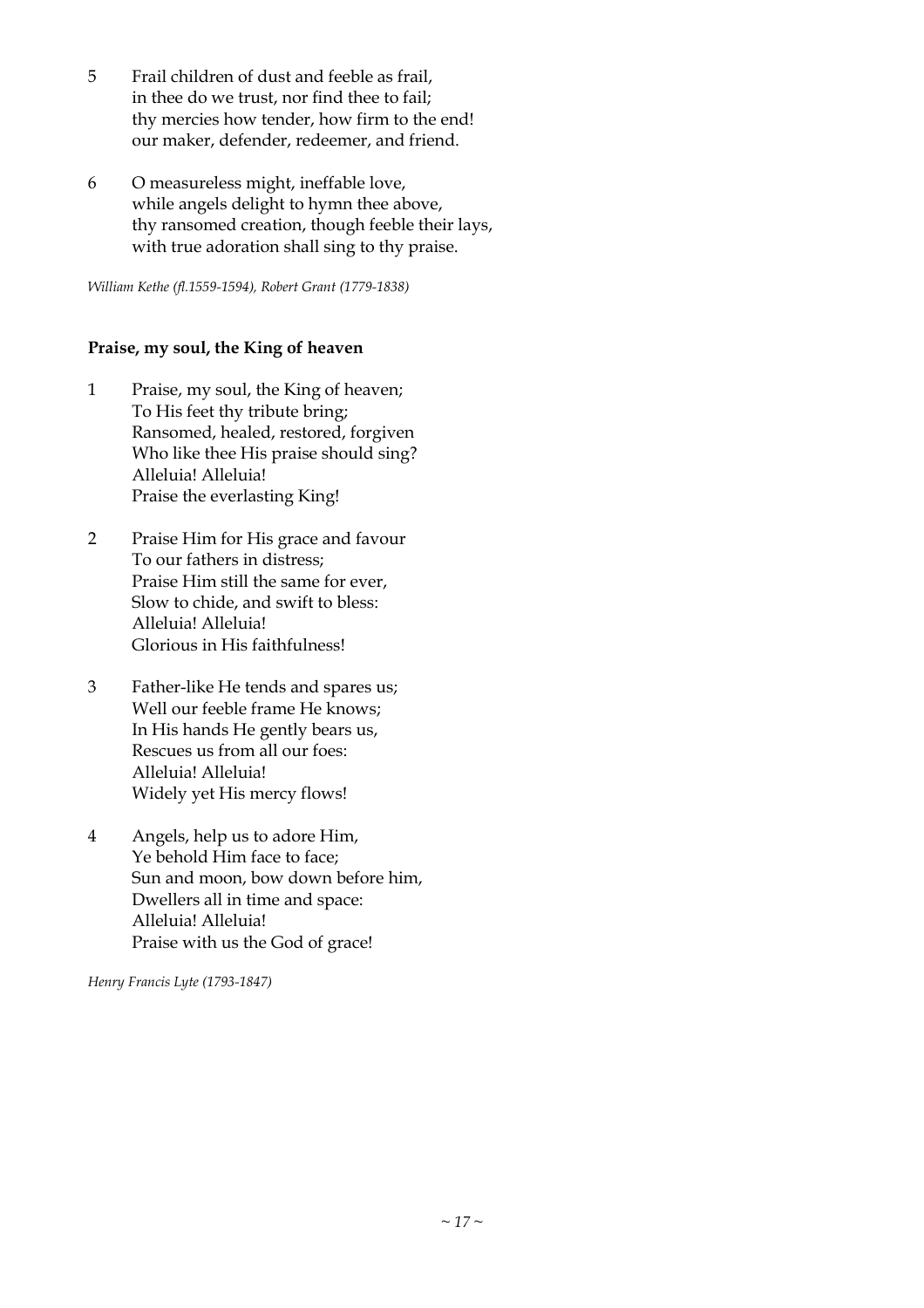### **Praise the Lord! ye heavens, adore him**

- 1 Praise the Lord! ye heavens, adore him; Praise Him, angels, in the height; Sun and moon, rejoice before Him, Praise Him, all ye stars and light. Praise the Lord! for He hath spoken; Worlds His mighty voice obeyed: Laws, which never shall be broken, For their guidance He hath made.
- 2 Praise the Lord! for He is glorious; Never shall His promise fail: God hath made His saints victorious; Sin and death shall not prevail. Praise the God of our salvation; Hosts on high, His power proclaim; Heaven and earth, and all creation, Laud and magnify His name!

*Foundling Hospital Collection 1796/1801* 

# **Tell out, my soul**

- 1 Tell out, my soul, the greatness of the Lord! Unnumbered blessings, give my spirit voice; Tender to me the promise of His word; In God my Saviour shall my heart rejoice.
- 2 Tell out, my soul, the greatness of His Name! Make known His might, the deeds His arm has done; His mercy sure, from age to age the same; His holy Name, the Lord, the Mighty One.
- 3 Tell out, my soul, the greatness of His might! Powers and dominions lay their glory by. Proud hearts and stubborn wills are put to flight, The hungry fed, the humble lifted high.
- 4 Tell out, my soul, the glories of His word! Firm is His promise, and His mercy sure. Tell out, my soul, the greatness of the Lord To children's children and for evermore!

*Timothy Dudley-Smith (born 1926) from Luke 1 vs46-55 © administered by Oxford University Press Used By Permission. CCL Licence No. 279768*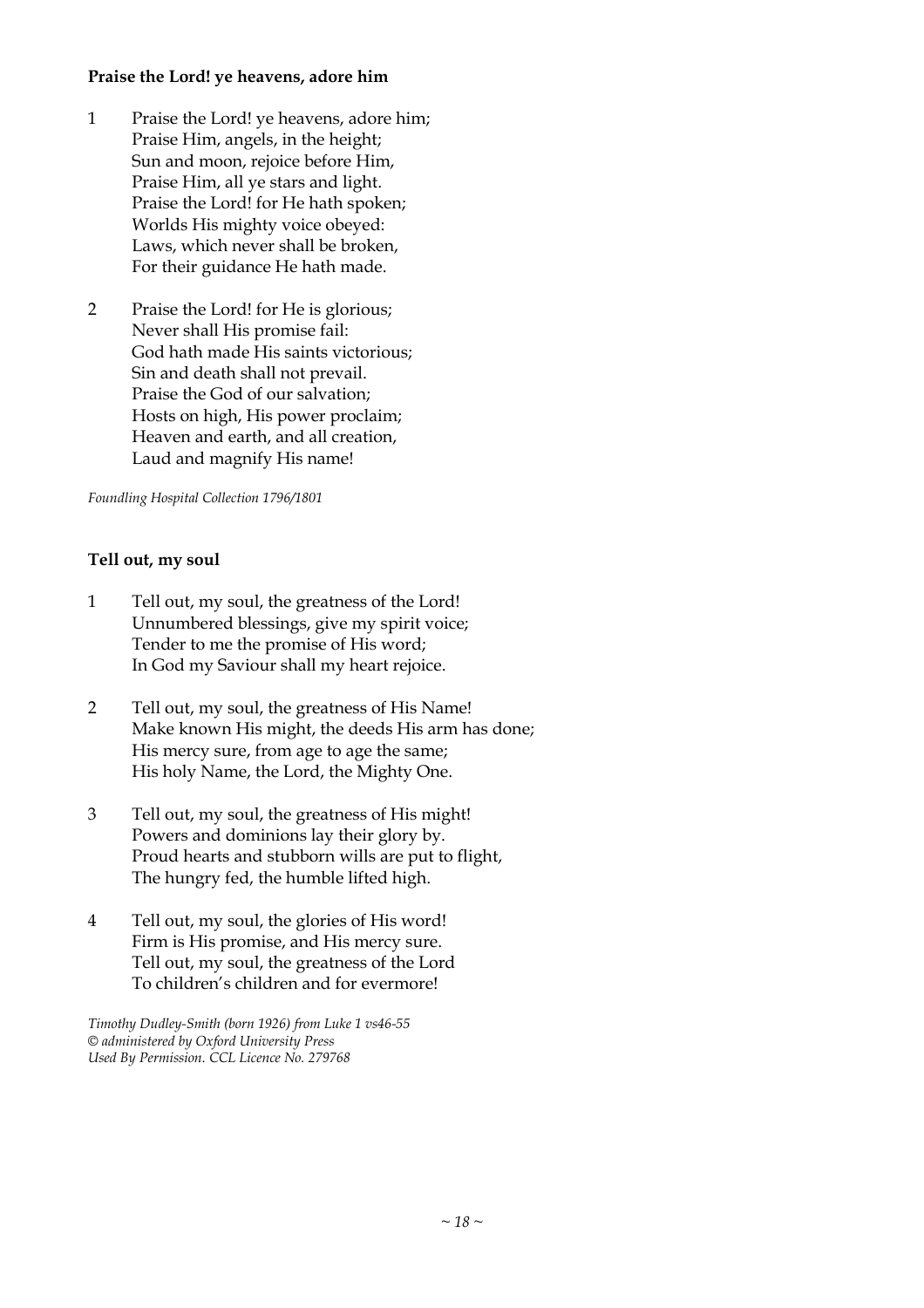# **The King of love my Shepherd is**

- 1 The King of love my Shepherd is, Whose goodness faileth never. I nothing lack if I am his, And He is mine forever.
- 2 Where streams of living water flow, My ransomed soul He leadeth; And where the verdant pastures grow, With food celestial feedeth.
- 3 Perverse and foolish, oft I strayed, But yet in love He sought me; And on His shoulder gently laid, And home, rejoicing, brought me.
- 4 In death's dark vale I fear no ill, With Thee, dear Lord, beside me; Thy rod and staff my comfort still, Thy cross before to guide me.
- 5 Thou spreadst a table in my sight; Thy unction grace bestoweth; And oh, what transport of delight From Thy pure chalice floweth!
- 6 And so through all the length of days, Thy goodness faileth never; Good Shepherd, may I sing Thy praise Within Thy house forever.

*H.W. Baker 1868* 

# **The Lord's my shepherd, I'll not want**

- 1 The Lord's my shepherd, I'll not want: he makes me down to lie in pastures green; he leadeth me the quiet waters by.
- 2 My soul he doth restore again, and me to walk doth make within the paths of righteousness, e'en for his own name's sake.
- 3 Yea, though I walk through death's dark vale, yet will I fear no ill; for thou art with me, and thy rod and staff me comfort still.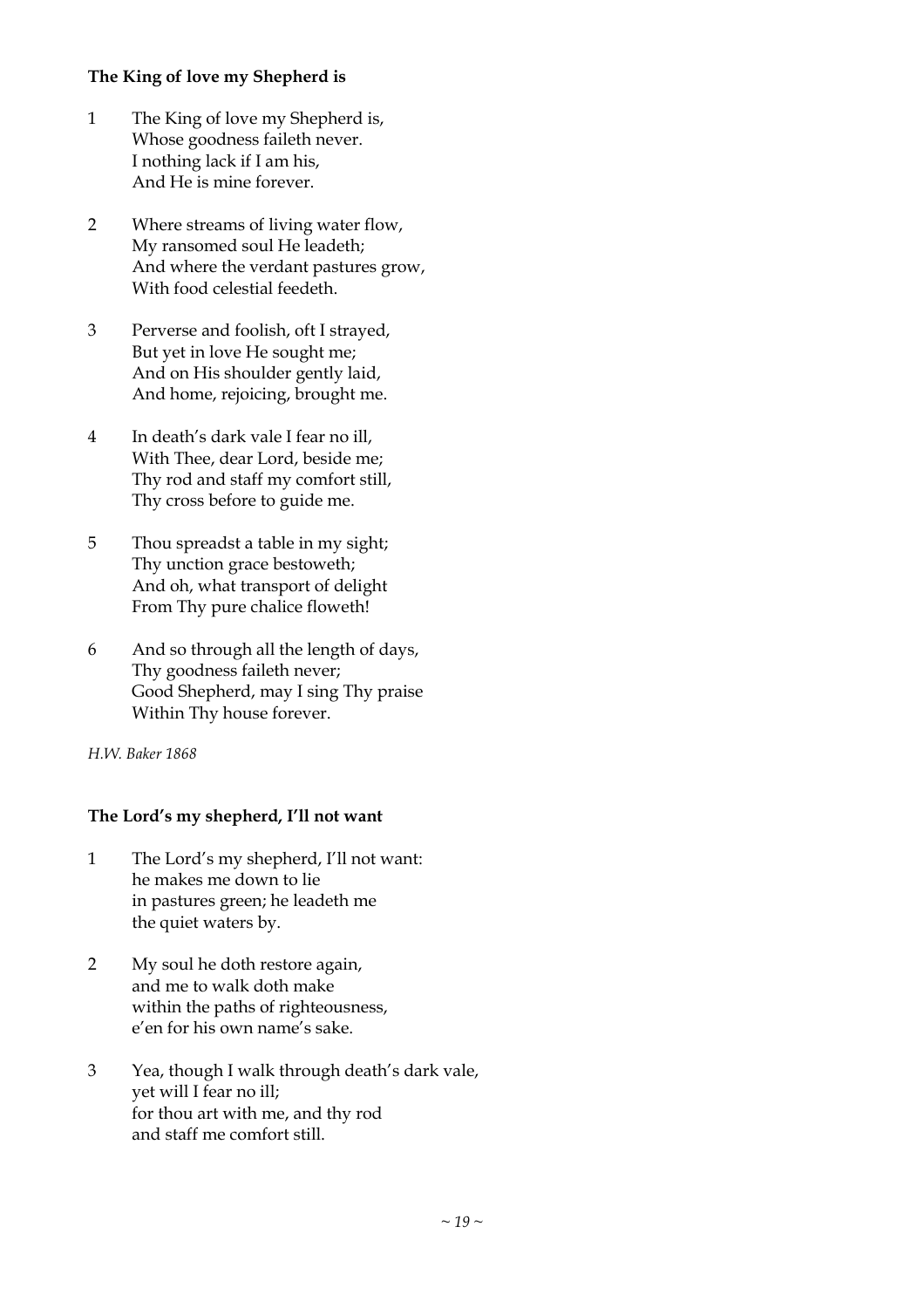- 4 My table thou hast furnishèd in presence of my foes; my head thou dost with oil anoint, and my cup overflows.
- 5 Goodness and mercy all my life shall surely follow me; and in God's house for evermore my dwelling-place shall be.

*Francis Rous (1579-1659), William Whittingham (1524-1579), Scottish Psalter (1650)* 

# **To God be the glory!**

- 1 To God be the glory! great things He hath done; so loved He the world that He gave us His Son, who yielded His life an atonement for sin, and opened the life gate that all may go in:  *Praise the Lord! Praise the Lord! Let the earth hear His voice; Praise the Lord! Praise the Lord! Let the people rejoice! O come to the Father, through Jesus the Son; And give Him the glory; great things He hath done!*
- 2 O perfect redemption, the purchase of blood! to every believer the promise of God; the vilest offender who truly believes, that moment from Jesus a pardon receives.  *Praise the Lord! …*
- 3 Great things he hath taught us, great things He hath done, and great our rejoicing through Jesus the Son; but purer, and higher, and greater will be Our wonder, our rapture, when Jesus we see.  *Praise the Lord! …*

*Frances Jane van Alstyne (Fanny Crosby) (1820-1915)*